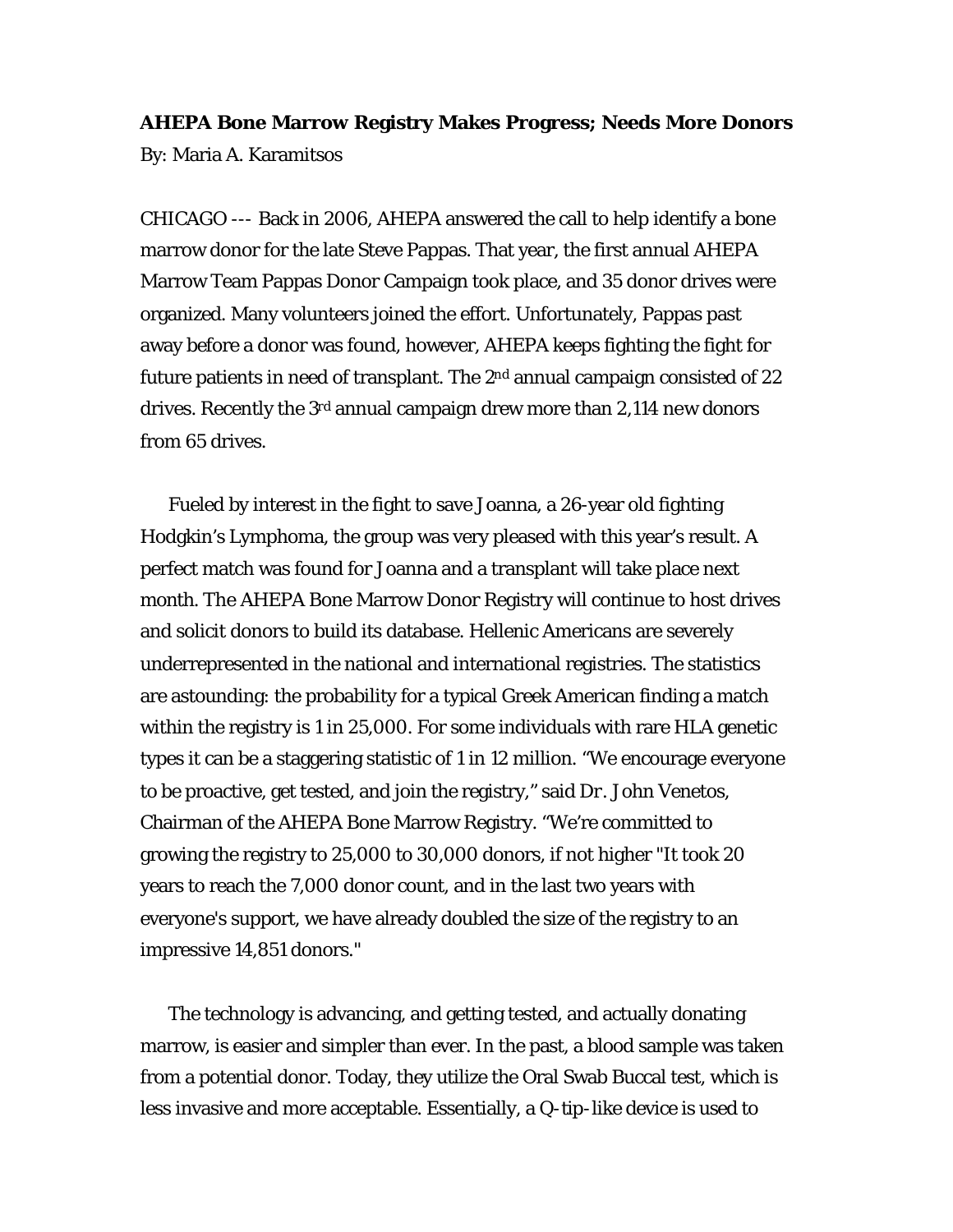swab inside one's cheek to collect a sample. Further, they have upgraded testing to include six HLA antigens (A, B, DR), which provides more useful information for the databank, which results in better, quicker, more focused and more efficient searches.

Extracting the marrow for transplant is basically effortless. In the past, the procedure was done under general anesthesia, and involved an extraction of marrow from one's hip, leaving the donor sore for several days. Today, the procedure is not only simpler, but also virtually pain-free. Now, two-thirds of all donors make their donation through a process called Apharesis. Under this new process, the donor is given medication to stimulate marrow production, and the stem cells actually come out of the bone marrow into the peripheral blood. For today's transplant, the donor's arms are hooked up to a filter machine. The machine will extract blood from the right arm, filter out the stem cells, and send the blood back into the left arm. The entire process takes three-to-five hours. The stem cells are then frozen for transplant. "Once transplanted to the recipient, the cells can find their new home quicker and engraft. They quickly develop into platelets, white blood cells and red blood cells," explained Dr. Venetos. Of 3,500 transplants performed in 2007, 2100 were done with the new process. The newer, easier process, and also a face to relate to, like Pappas or Joanna, has helped to raise the number of registered donors.

Donors remain anonymous during the first year of the transplant. There is some information that the donor is informed of regarding how the recipient is doing, but they aren't allowed to contact each other. After one year, if donor and recipient mutually agree, they can be put in touch.

AHEPA is making major strides. In 2007, there were more than 7,500 patients who searched within AHEPA's registry. A match was found for a young boy suffering from Leukemia. Earlier this year, two more donors were matched from the databank, however, in both cases the transplants were not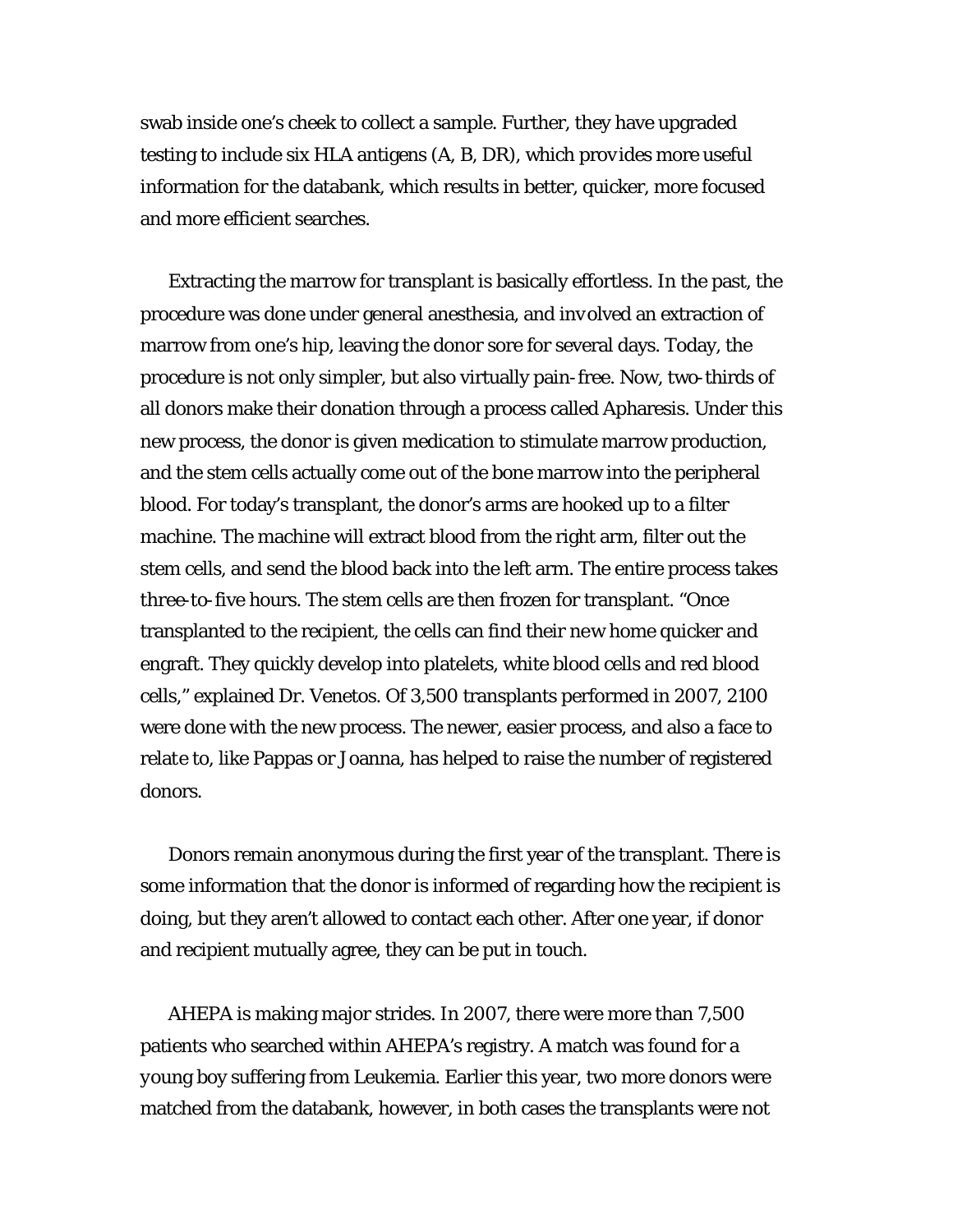performed; one patient became to ill with further progression of her disease and was deemed no longer eligible for transplant, and in the other case, another similar genetic donor was selected. Also in 2007, 146 AHEPA donors were initially selected for further follow-up testing; Earlier this year, 80 AHEPA Donors were initially selected for further follow-up testing. Also in the early part of this year, drives were conducted for a young girl in NY. In four days, 1,742 new donors were added to the AHEPA registry at a cost of \$87,100. The numbers are quite impressive, but AHEPA refuses to rest on its laurels.

"The AHEPA Bone Marrow Registry continues to strengthen its registry, but has also developed a new affiliation with the National Marrow Donor Program (NMDP) this year," added Dr. Venetos. "We signed an affiliation agreement with the NMDP allowing us to be an AHEPA Marrow Recruitment group for the NMDP. The leadership of the AHEPA Bone Marrow Registry secured this affiliation, which will allow our registry to recruit new donors, and use NMDP funding. This affiliation allowed us to fund and organize our Third Annual AHEPA Marrow Team Pappas Donor Drive event. The AHEPA Bone Marrow Registry now has 11,539 active donors, and they have recruited an additional 3,312 donors in the National Marrow Donor program, resulting in a grand total of 14,851 donors to search from.

AHEPA remains steadfast in their commitment to educate the community, plus increase awareness of the registry as well as the number of donors. In their annual report, they reiterated their pledge to find a potential marrow stem cell donor for any individual in need of a marrow transplant. Also, they remain committed to provide and assist in the search process for individuals in need of a marrow transplant by searching the AHEPA Bone Marrow Registry, the American Bone Marrow Registry as well as the Caitlin Raymond International Registry. Additionally, they'll continue their fundraising efforts to finance the initial testing for donors.